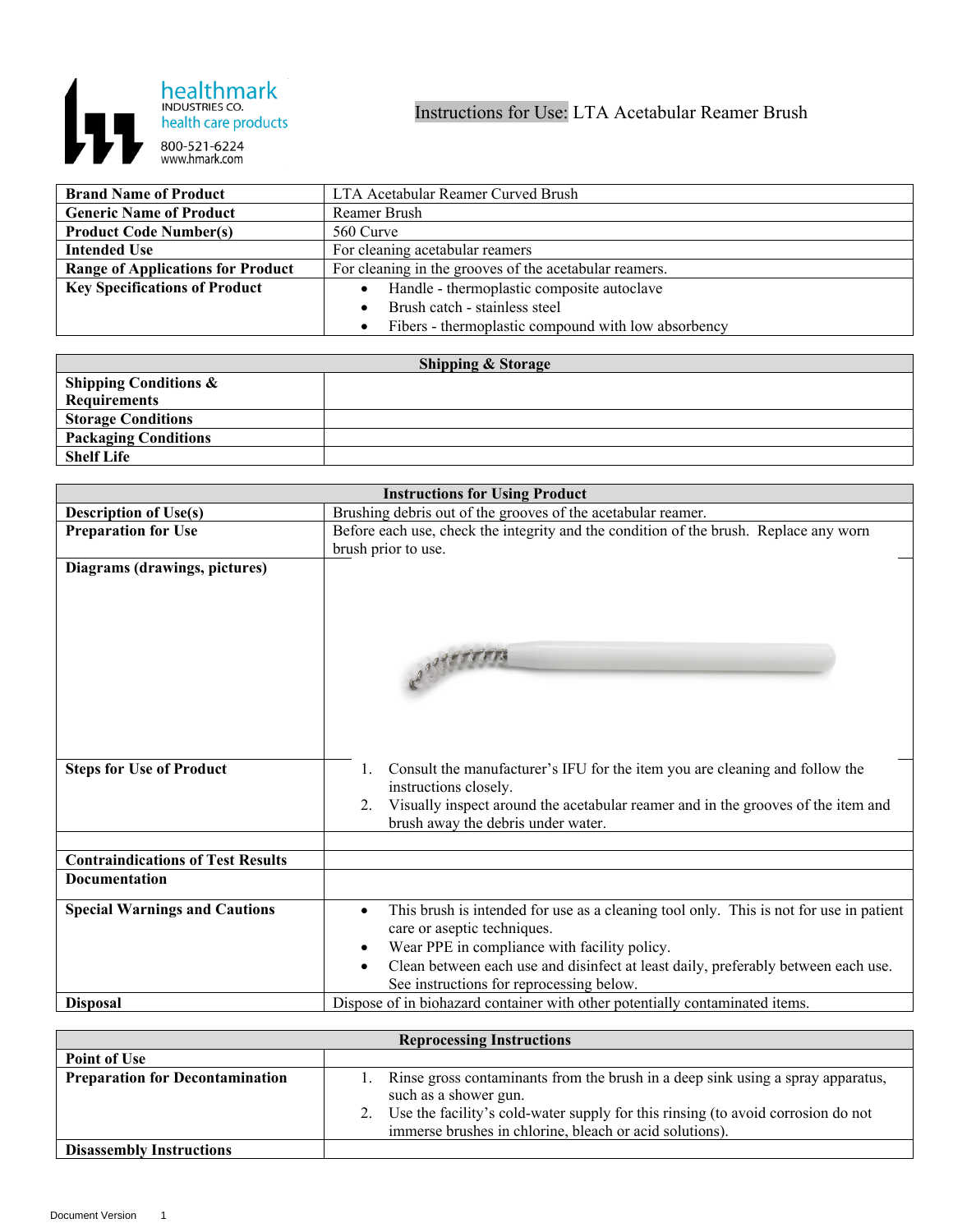| <b>Cleaning - Manual</b>                    | Brushes may be cleaned manually utilizing a facility approved high alkaline                                                                                                         |
|---------------------------------------------|-------------------------------------------------------------------------------------------------------------------------------------------------------------------------------------|
|                                             | detergent or a facility approved enzymatic detergent with the suitable enzymes for                                                                                                  |
|                                             | cleaning the types of soil the brush may come in contact with during cleaning (i.e.,<br>protease, lipase, etc.).                                                                    |
|                                             | The IFU for the cleaning agent should be followed closely to ensure sufficient<br>2.                                                                                                |
|                                             | exposure time is allowed for the cleaning solution to work.                                                                                                                         |
|                                             | 3. It is recommended that agitation accompany the cleaning process to improve results.                                                                                              |
|                                             | Thoroughly rinse cleaning solution from all surfaces of the brush.<br>4.<br>1. Machine cleaning is recommended in a washer disinfector meeting the                                  |
| <b>Cleaning - Automated</b>                 | requirements of AAMI/ISO 15883-1.                                                                                                                                                   |
|                                             | 2. Products should be positioned in the washer to allow maximum water                                                                                                               |
|                                             | penetration and drainage.                                                                                                                                                           |
|                                             | 3. No overlapping - partially covered items will not be washed properly.                                                                                                            |
|                                             | Brushes should be secured in some way, such as the use of a wire or<br>4.                                                                                                           |
|                                             | perforated tray that has a wire or perforated lid to prevent brushes from                                                                                                           |
|                                             | blowing around the wash chamber during cleaning. A container, such as the                                                                                                           |
|                                             | brush cleaning tube from Healthmark, is a suitable solution.                                                                                                                        |
|                                             | 5. Products can be cleaned with alkaline, acidic and neutral detergents.                                                                                                            |
|                                             | For final rinse, AAMI TIR34 Critical Water is recommended.<br>6.                                                                                                                    |
|                                             | The standard program includes:                                                                                                                                                      |
|                                             | 1. Pre-wash with cold water $(\leq 100^\circ F)$ rinse for a minimum of 2 minutes.                                                                                                  |
|                                             | Washing cycle with alkaline or enzymatic detergent at temperature<br>2.                                                                                                             |
|                                             | recommended by the detergent manufacturer for a minimum of 4                                                                                                                        |
|                                             | minutes.                                                                                                                                                                            |
|                                             | Washing cycle with neutral pH or neutralizing detergent at temperature<br>3.                                                                                                        |
|                                             | recommended by the detergent manufacturer for a minimum of 2                                                                                                                        |
|                                             | minutes.                                                                                                                                                                            |
|                                             | Rinse cycle for a minimum of 1 minute.<br>4.<br>Thermal disinfection rinse at a minimum temperature of 180°F for a<br>5.                                                            |
|                                             | minimum of 1 minute. For final rinse, AAMI TIR34 Critical Water is                                                                                                                  |
|                                             | recommended.                                                                                                                                                                        |
|                                             | Drying cycle at temperature not to exceed 240°F.<br>6.                                                                                                                              |
|                                             | Use caution when unloading machine as products will be hot.<br>7.                                                                                                                   |
|                                             | Visual inspection is required to ensure complete removal of soil.<br>8.                                                                                                             |
|                                             | If visual soil remains, reclean.<br>9.                                                                                                                                              |
| <b>Disinfection</b>                         | The thermal disinfection stage of an automated washer is sufficient for<br>$\bullet$                                                                                                |
|                                             | disinfection of                                                                                                                                                                     |
|                                             | the brush.                                                                                                                                                                          |
|                                             | Minimum disinfection temperature is 180°F for 1 minute.                                                                                                                             |
|                                             | Brushes may be disinfected with a liquid disinfectant in accordance with the<br>disinfection manufacturer's IFU and facility policy. Be sure to check material                      |
|                                             | compatibility information from the disinfectant manufacturer.                                                                                                                       |
| <b>Drying</b>                               |                                                                                                                                                                                     |
| <b>Maintenance, Inspection, and Testing</b> | Inspect for wear, fraying or damaged bristles. If observed, the brush should be<br>$\bullet$                                                                                        |
|                                             | discarded in compliance with the disposal instructions described above.                                                                                                             |
|                                             | Brushes should be inspected between use for any residual organic after cleaning.<br>$\bullet$<br>If there is visible soil, the brush should be cleaned in accordance with method(s) |
|                                             | described above.                                                                                                                                                                    |
|                                             | Recommended maximum use life: 1 month                                                                                                                                               |
| <b>Reassembly Instructions</b>              |                                                                                                                                                                                     |
|                                             |                                                                                                                                                                                     |
| Packaging<br><b>Sterilization</b>           | Terminal sterilization of brushes is not normally necessary. However, this brush<br>$\bullet$                                                                                       |
|                                             | is compatible with steam sterilization.                                                                                                                                             |
|                                             | Maximum number of recommended sterilization cycle is 30 cycles.<br>٠                                                                                                                |
|                                             | If steam sterilizing, recommended cycles are: 270°F/4 minutes or 275°F/3 minutes.<br>$\bullet$                                                                                      |
|                                             | Maximum sterilization cycle time is 30 minutes.<br>$\bullet$                                                                                                                        |